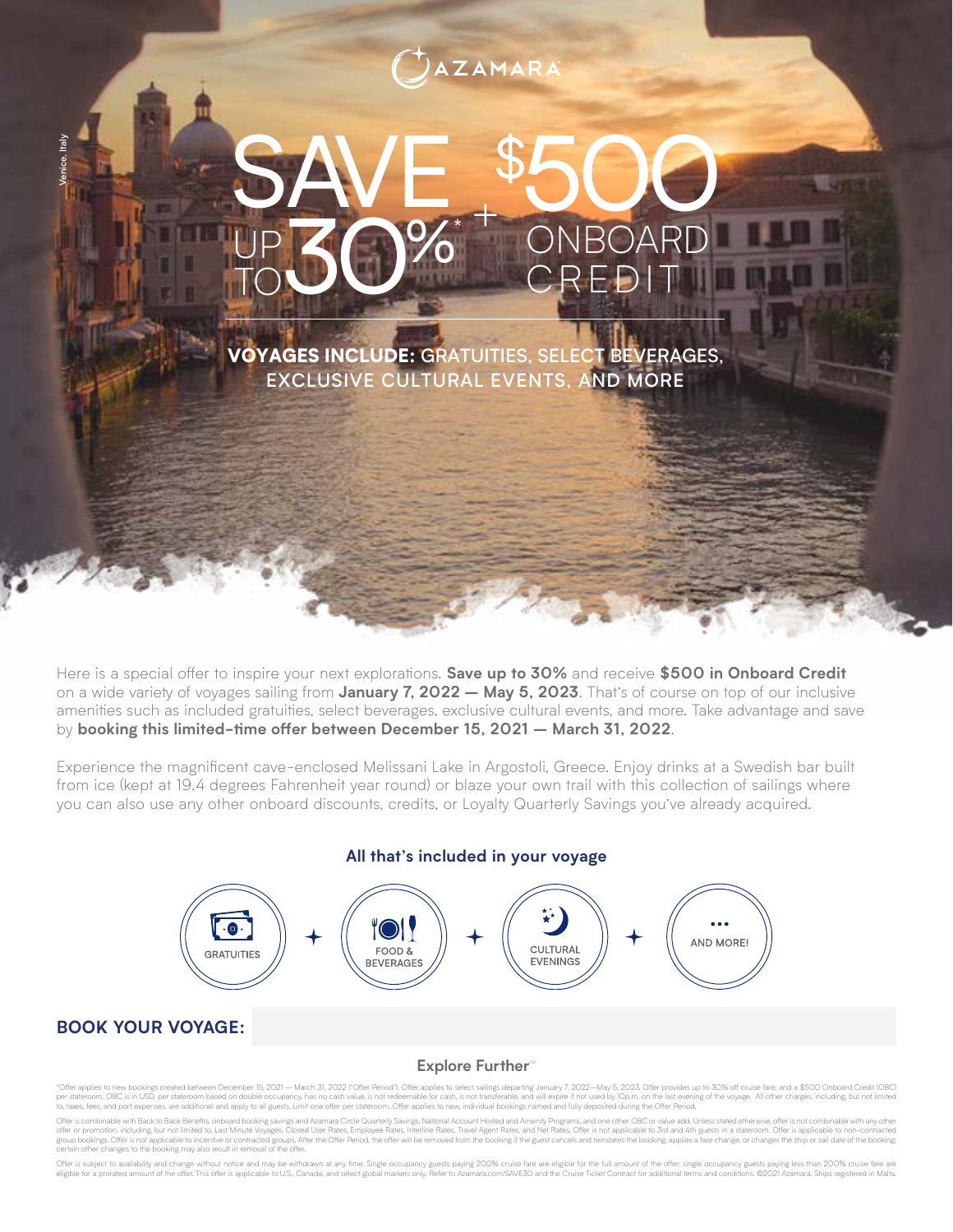| <b>SAIL DATE</b> | <b>NIGHTS</b>   | <b>VOYAGE NAME</b>                  | <b>EMBARK PORT</b>       | <b>DEBARK PORT</b>       |
|------------------|-----------------|-------------------------------------|--------------------------|--------------------------|
| 26-MAY-22        | 10              | Greece Intensive Voyage             | Athens (Piraeus), Greece | Athens (Piraeus), Greece |
| 5-JUN-22         | 12              | <b>Black Sea Voyage</b>             | Athens (Piraeus), Greece | Athens (Piraeus), Greece |
| 17-JUN-22        | 10 <sup>°</sup> | Greece Intensive Voyage             | Athens (Piraeus), Greece | Athens (Piraeus), Greece |
| 27-JUN-22        | 12              | <b>Black Sea Voyage</b>             | Athens (Piraeus), Greece | Athens (Piraeus), Greece |
| $9-JUL-22$       | 9               | Greece Intensive Voyage             | Athens (Piraeus), Greece | Venice, Italy            |
| 18-JUL-22        | 12              | Classic Med Voyage                  | Venice, Italy            | Barcelona, Spain         |
| 30-JUL-22        | $\overline{7}$  | France Intensive Voyage             | Barcelona, Spain         | Genoa, Italy             |
| 6-AUG-22         | 11              | Italy Intensive Voyage              | Genoa, Italy             | Venice, Italy            |
| 17-AUG-22        | 9               | Mediterranean Mosaic Voyage         | Venice, Italy            | Athens (Piraeus), Greece |
| 26-AUG-22        | 11              | <b>Black Sea Voyage</b>             | Athens (Piraeus), Greece | Istanbul, Turkey         |
| $6-SEP-22$       | 11              | <b>Black Sea Voyage</b>             | Istanbul, Turkey         | Athens (Piraeus), Greece |
| 24-SEP-22        | 12              | Greece Intensive Voyage             | Athens (Piraeus), Greece | Venice, Italy            |
| 6-OCT-22         | 11              | Adriatic Wonders Voyage             | Venice, Italy            | Athens (Piraeus), Greece |
| 17-OCT-22        | 11              | Greece Intensive Voyage             | Athens (Piraeus), Greece | Athens (Piraeus), Greece |
| 28-OCT-22        | 11              | <b>Ancient Civilizations Voyage</b> | Athens (Piraeus), Greece | Athens (Piraeus), Greece |
| 8-NOV-22         | 11              | Ancient Civilizations Voyage        | Athens (Piraeus), Greece | Athens (Piraeus), Greece |
| 19-NOV-22        | 10              | Mediterranean Journey Voyage        | Athens (Piraeus), Greece | Lisbon, Portugal         |
| 29-NOV-22        | 21              | Western Africa Voyage               | Lisbon, Portugal         | Cape Town, South Africa  |
| 20-DEC-22        | 14              | South Africa Intensive Holiday      | Cape Town, South Africa  | Cape Town, South Africa  |
| $3-JAN-23$       | 12              | South Africa Intensive Voyage       | Cape Town, South Africa  | Cape Town, South Africa  |
| $15 - JAN - 23$  | 12              | South Africa Intensive Voyage       | Cape Town, South Africa  | Cape Town, South Africa  |
| 27-JAN-23        | 12              | South Africa Intensive Voyage       | Cape Town, South Africa  | Cape Town, South Africa  |
| 8-FEB-23         | 12              | South Africa Intensive Voyage       | Cape Town, South Africa  | Cape Town, South Africa  |
| 20-FEB-23        | 12              | South Africa Intensive Voyage       | Cape Town, South Africa  | Cape Town, South Africa  |
| $4-MAR-23$       | 21              | Western Africa Voyage               | Cape Town, South Africa  | Lisbon, Portugal         |
|                  |                 |                                     |                          |                          |

**AZAMARA JOURNEY®**

AZAMARA JOURNEY®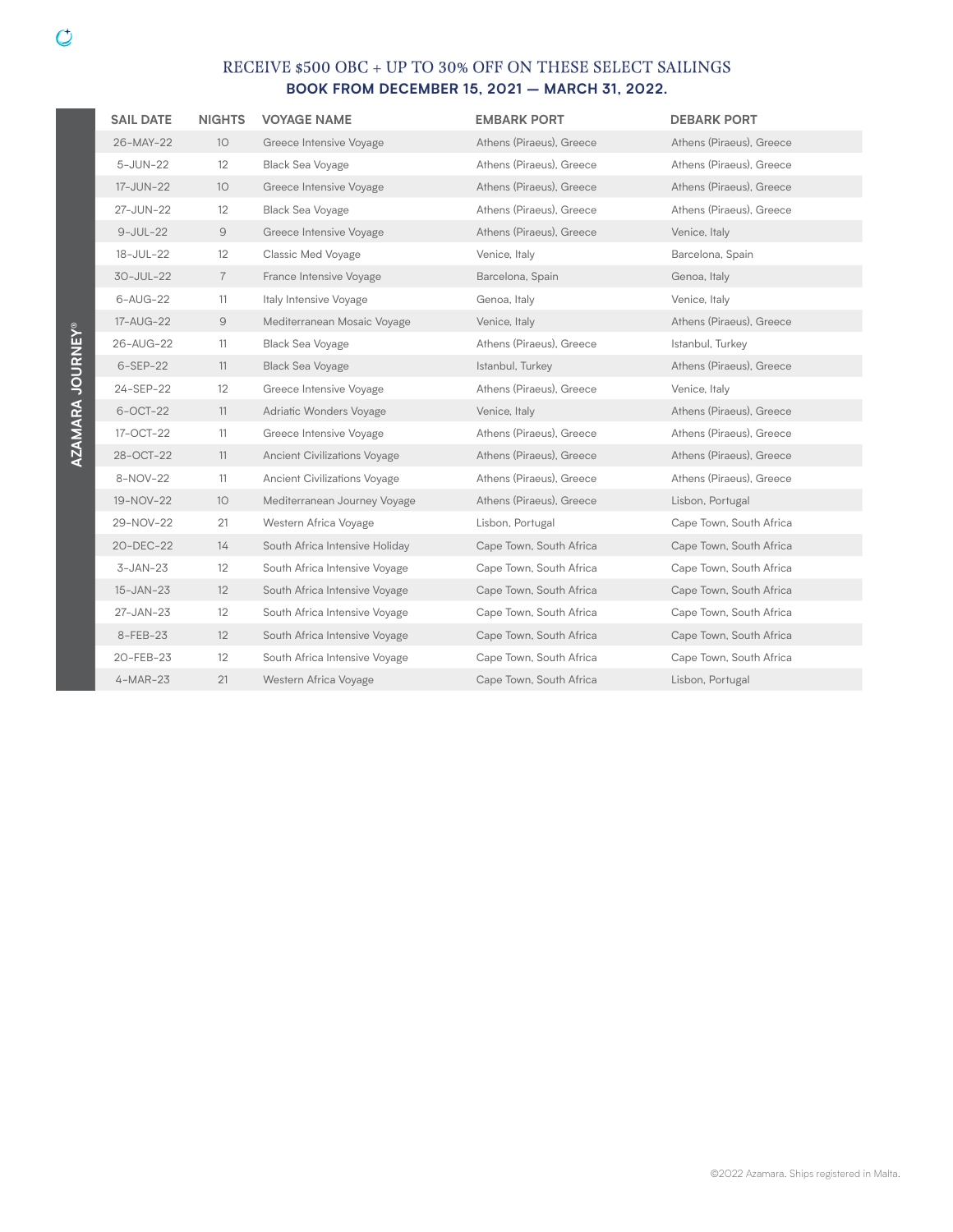| <b>SAIL DATE</b> | <b>NIGHTS</b>   | <b>VOYAGE NAME</b>              | <b>EMBARK PORT</b>           | <b>DEBARK PORT</b>           |
|------------------|-----------------|---------------------------------|------------------------------|------------------------------|
| $2-MAY-22$       | 11              | Christening & Maiden Voyage     | Monte Carlo, Monaco          | Venice, Italy                |
| 13-MAY-22        | 8               | Croatia Intensive Voyage        | Venice, Italy                | Venice, Italy                |
| 21-MAY-22        | $\overline{7}$  | Greece Intensive Voyage         | Venice, Italy                | Athens (Piraeus), Greece     |
| 28-MAY-22        | $\overline{7}$  | Greece Intensive Voyage         | Athens (Piraeus), Greece     | Athens (Piraeus), Greece     |
| $4-JUN-22$       | $\overline{7}$  | Greece Intensive Voyage         | Athens (Piraeus), Greece     | Venice, Italy                |
| 11-JUN-22        | 7               | Croatia Intensive Voyage        | Venice, Italy                | Venice, Italy                |
| 18-JUN-22        | 11              | Jewels of the Med Voyage        | Venice, Italy                | Istanbul, Turkey             |
| 29-JUN-22        | 11              | Black Sea Intensive Voyage      | Istanbul, Turkey             | Istanbul, Turkey             |
| 10-JUL-22        | 10              | Greece Intensive Voyage         | Istanbul, Turkey             | Athens (Piraeus), Greece     |
| 20-JUL-22        | 10 <sup>°</sup> | Greece Intensive Voyage         | Athens (Piraeus), Greece     | Istanbul, Turkey             |
| 30-JUL-22        | 11              | Black Sea Intensive Voyage      | Istanbul, Turkey             | Istanbul, Turkey             |
| 10-AUG-22        | 9               | Greece Intensive Voyage         | Istanbul, Turkey             | Athens (Piraeus), Greece     |
| 19-AUG-22        | 8               | Greece Intensive Voyage         | Athens (Piraeus), Greece     | Venice, Italy                |
| 27-AUG-22        | 12              | Best of the Med Voyage          | Venice, Italy                | Barcelona, Spain             |
| 8-SEP-22         | 8               | France Intensive Voyage         | Barcelona, Spain             | Rome (Civitavecchia), Italy  |
| 16-SEP-22        | 15              | Pharoahs Kings & Emperors       | Rome (Civitavecchia), Italy  | Athens (Piraeus), Greece     |
| $1-OCT-22$       | $\mathcal{Q}$   | Aegean to Adriatic Voyage       | Athens (Piraeus), Greece     | Venice, Italy                |
| 10-OCT-22        | 11              | Italy Intensive Voyage          | Venice, Italy                | Rome (Civitavecchia), Italy  |
| 21-OCT-22        | 8               | Islands of the Med Voyage       | Rome (Civitavecchia), Italy  | Barcelona, Spain             |
| 29-OCT-22        | 7               | France Intensive Voyage         | Barcelona, Spain             | Monte Carlo, Monaco          |
| 5-NOV-22         | $\overline{7}$  | Italy Intensive Voyage          | Monte Carlo, Monaco          | Rome (Civitavecchia), Italy  |
| 12-NOV-22        | 7               | Classic Med Voyage              | Rome (Civitavecchia), Italy  | Athens (Piraeus), Greece     |
| 19-NOV-22        | 11              | Israel & Turkey Intensive       | Athens (Piraeus), Greece     | Istanbul, Turkey             |
| 30-NOV-22        | 11              | Turkey & Israel Intensive       | Istanbul, Turkey             | Athens (Piraeus), Greece     |
| $11 - DEC - 22$  | $\overline{7}$  | <b>Classic Med Voyage</b>       | Athens (Piraeus), Greece     | Rome (Civitavecchia), Italy  |
| 18-DEC-22        | 16              | Israel & Egypt Holiday Voyage   | Rome (Civitavecchia), Italy  | Athens (Piraeus), Greece     |
| $3-JAN-23$       | 12              | Israel & Egypt Intensive Voyage | Athens (Piraeus), Greece     | Athens (Piraeus), Greece     |
| 15-JAN-23        | $12 \,$         | Israel & Egypt Intensive Voyage | Athens (Piraeus), Greece     | Athens (Piraeus), Greece     |
| 27-JAN-23        | 12              | Israel & Egypt Intensive Voyage | Athens (Piraeus), Greece     | Athens (Piraeus), Greece     |
| 8-FEB-23         | 12              | Israel & Egypt Intensive Voyage | Athens (Piraeus), Greece     | Athens (Piraeus), Greece     |
| 20-FEB-23        | $\mathcal{Q}$   | Classic Med Voyage              | Athens (Piraeus), Greece     | Rome (Civitavecchia), Italy  |
| $1-MAR-23$       | 10 <sup>°</sup> | Spain Intensive Voyage          | Rome (Civitavecchia), Italy  | Gran Canaria, Canary Islands |
| $11-MAR-23$      | $\overline{7}$  | Canary Islands Intensive Voyage | Gran Canaria, Canary Islands | Gran Canaria, Canary Islands |
| 18-MAR-23        | 7               | Canary Islands Intensive Voyage | Gran Canaria, Canary Islands | Gran Canaria, Canary Islands |
| 25-MAR-23        | 10              | Spain Intensive Voyage          | Gran Canaria, Canary Islands | Lisbon, Portugal             |

**AZAMARA ONWARDSM**

AZAMARA ONWARD<sup>\*\*</sup>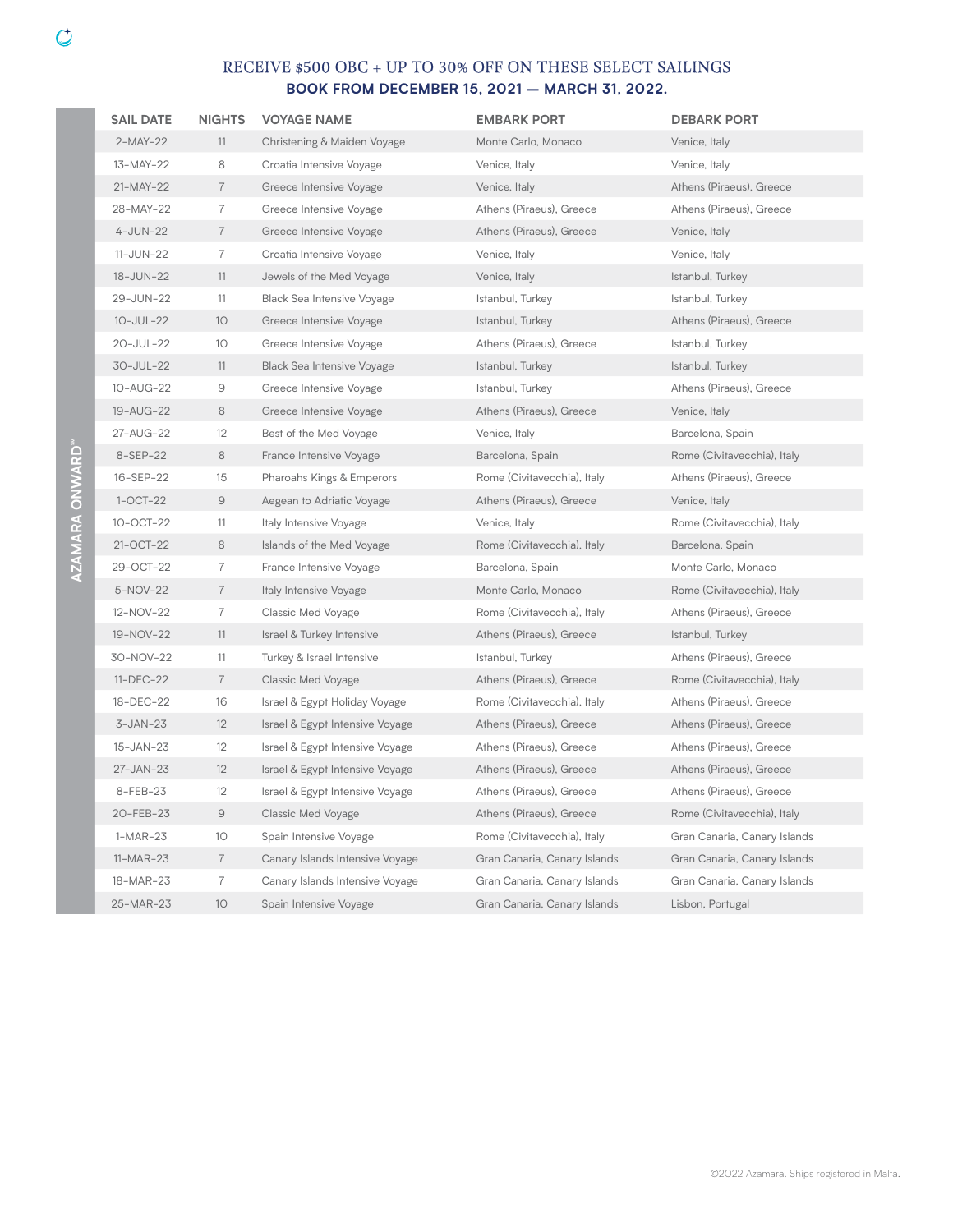| <b>SAIL DATE</b> | <b>NIGHTS</b>   | <b>VOYAGE NAME</b>              | <b>EMBARK PORT</b>          | <b>DEBARK PORT</b>          |
|------------------|-----------------|---------------------------------|-----------------------------|-----------------------------|
| 25-MAR-22        | 8               | Spain Intensive Voyage          | Lisbon, Portugal            | Barcelona, Spain            |
| 2-APR-22         | $\overline{7}$  | Mediterranean Jewels Voyage     | Barcelona, Spain            | Rome (Civitavecchia), Italy |
| 9-APR-22         | $\overline{7}$  | Italy Intensive Voyage          | Rome (Civitavecchia), Italy | Venice, Italy               |
| 16-APR-22        | $\overline{7}$  | Dalmatian Springtime Voyage     | Venice, Italy               | Athens (Piraeus), Greece    |
| 23-APR-22        | 12              | Egypt & Israel Intensive Voyage | Athens (Piraeus), Greece    | Istanbul, Turkey            |
| 5-MAY-22         | 12              | Black Sea & North Greece Voyage | Istanbul, Turkey            | Athens (Piraeus), Greece    |
| 17-MAY-22        | $\Theta$        | Mediterranean Mosaic Voyage     | Athens (Piraeus), Greece    | Barcelona, Spain            |
| 26-MAY-22        | 5               | Grand Prix Weekend Voyage       | Barcelona, Spain            | Barcelona, Spain            |
| 31-MAY-22        | 11              | Spain Intensive Voyage          | Barcelona, Spain            | Lisbon, Portugal            |
| 7-JUN-22         | 10              | Northern Cities Voyage          | Lisbon, Portugal            | Stockholm, Sweden           |
| 29-JUN-22        | $\overline{7}$  | Norway Intensive Voyage         | Oslo, Norway                | Copenhagen, Denmark         |
| 6-JUL-22         | 10              | St. Pete & The Baltic Voyage    | Copenhagen, Denmark         | Stockholm, Sweden           |
| 16-JUL-22        | 11              | St. Pete & The Baltic Voyage    | Stockholm, Sweden           | Southampton, England        |
| 27-JUL-22        | 11              | Ireland Intensive Voyage        | Southampton, England        | Dublin, Ireland             |
| 7-AUG-22         | $\Theta$        | Iceland Intensive Voyage        | Dublin, Ireland             | Reykjavik, Iceland          |
| 16-AUG-22        | $\mathcal Q$    | Iceland Intensive Voyage        | Reykjavik, Iceland          | Copenhagen, Denmark         |
| 25-AUG-22        | 12              | Baltic & Amsterdam Voyage       | Copenhagen, Denmark         | Amsterdam, Netherlands      |
| 6-SEP-22         | 11              | France Intensive Voyage         | Amsterdam, Netherlands      | Bordeaux, France            |
| 17-SEP-22        | 13              | Spain Intensive Voyage          | Bordeaux, France            | Barcelona, Spain            |
| 30-SEP-22        | 10              | Amalfi & Dalmatian Coasts       | Barcelona, Spain            | Venice, Italy               |
| 10-OCT-22        | $\overline{7}$  | Croatia Intensive Voyage        | Venice, Italy               | Venice, Italy               |
| 17-OCT-22        | 10              | Greece Intensive Voyage         | Venice, Italy               | Athens (Piraeus), Greece    |
| 27-OCT-22        | 8               | Turkey Intensive Voyage         | Athens (Piraeus), Greece    | Athens (Piraeus), Greece    |
| 4-NOV-22         | 15              | Pharaoh Kings & Emperors        | Athens (Piraeus), Greece    | Rome (Civitavecchia), Italy |
| 19-NOV-22        | 11              | Spain Intensive Voyage          | Rome (Civitavecchia), Italy | Lisbon, Portugal            |
| 30-NOV-22        | 16              | Portuguese Pursuit Voyage       | Lisbon, Portugal            | Rio De Janeiro, Brazil      |
| 16-DEC-22        | 14              | Argentina, Uruguay & Brazil     | Rio De Janeiro, Brazil      | Rio De Janeiro, Brazil      |
| 7-JAN-23         | 17              | Antarctica Pursuit Voyage       | Buenos Aires, Argentina     | Buenos Aires, Argentina     |
| 24-JAN-23        | 17              | Falklands & Fjords Voyage       | Buenos Aires, Argentina     | Buenos Aires, Argentina     |
| 10-FEB-23        | 15              | Carnival in Rio Voyage          | Buenos Aires, Argentina     | Buenos Aires, Argentina     |
| 25-FEB-23        | 10 <sup>°</sup> | Argentina, Uruguay & Brazil     | Buenos Aires, Argentina     | Rio De Janeiro, Brazil      |
| 7-MAR-23         | 16              | Portuguese Pursuit Voyage       | Rio De Janeiro, Brazil      | Lisbon, Portugal            |